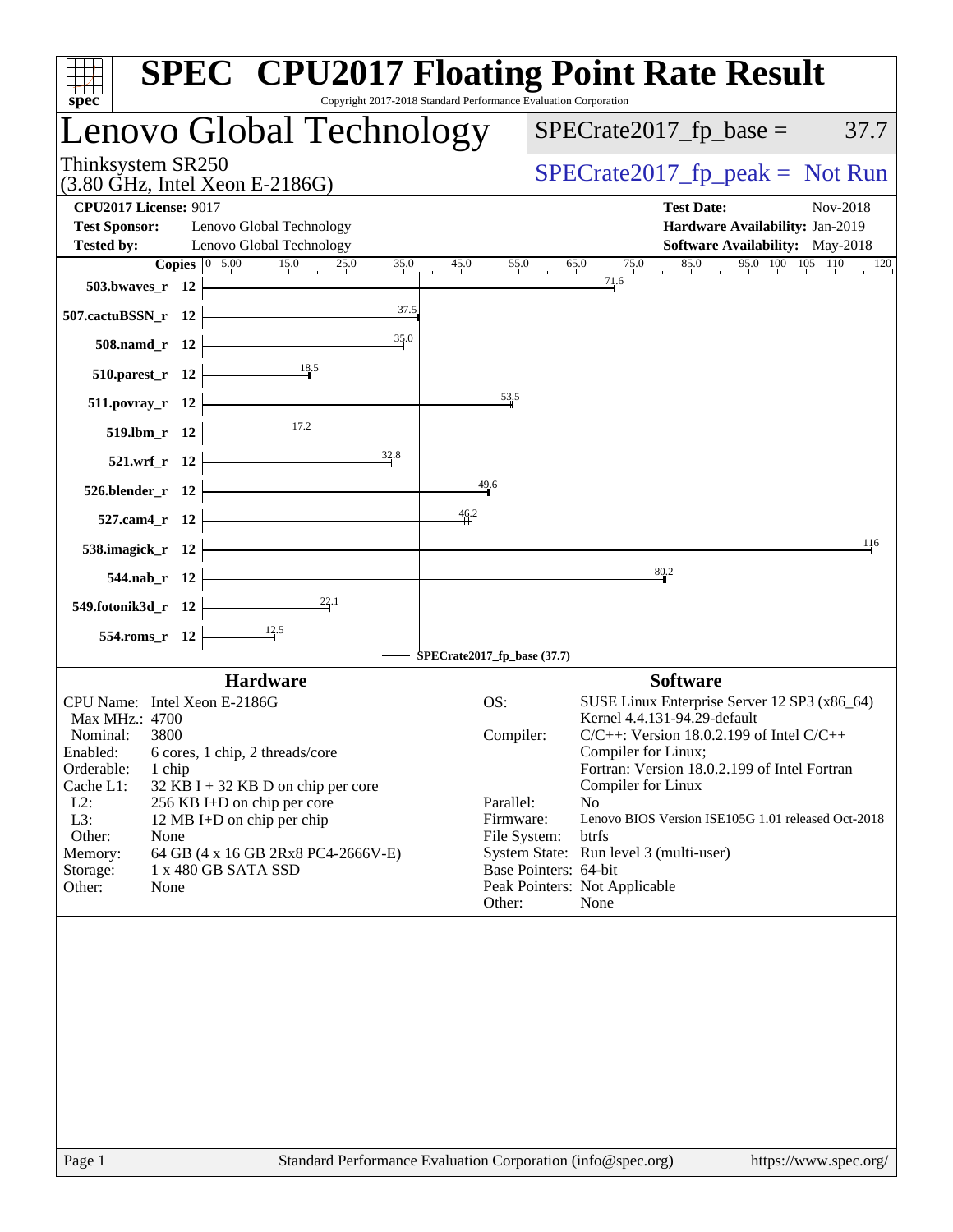

# Lenovo Global Technology

Thinksystem SR250  $SPECrate2017$  fp\_peak = Not Run  $SPECTate2017<sub>fp</sub> base =  $37.7$$ 

(3.80 GHz, Intel Xeon E-2186G)

**[Test Sponsor:](http://www.spec.org/auto/cpu2017/Docs/result-fields.html#TestSponsor)** Lenovo Global Technology **[Hardware Availability:](http://www.spec.org/auto/cpu2017/Docs/result-fields.html#HardwareAvailability)** Jan-2019 **[Tested by:](http://www.spec.org/auto/cpu2017/Docs/result-fields.html#Testedby)** Lenovo Global Technology **[Software Availability:](http://www.spec.org/auto/cpu2017/Docs/result-fields.html#SoftwareAvailability)** May-2018

**[CPU2017 License:](http://www.spec.org/auto/cpu2017/Docs/result-fields.html#CPU2017License)** 9017 **[Test Date:](http://www.spec.org/auto/cpu2017/Docs/result-fields.html#TestDate)** Nov-2018

#### **[Results Table](http://www.spec.org/auto/cpu2017/Docs/result-fields.html#ResultsTable)**

|                                            | <b>Base</b>   |                |       |                |       |                | <b>Peak</b> |               |                |              |                |              |                |              |
|--------------------------------------------|---------------|----------------|-------|----------------|-------|----------------|-------------|---------------|----------------|--------------|----------------|--------------|----------------|--------------|
| <b>Benchmark</b>                           | <b>Copies</b> | <b>Seconds</b> | Ratio | <b>Seconds</b> | Ratio | <b>Seconds</b> | Ratio       | <b>Copies</b> | <b>Seconds</b> | <b>Ratio</b> | <b>Seconds</b> | <b>Ratio</b> | <b>Seconds</b> | <b>Ratio</b> |
| 503.bwayes_r                               | 12            | 1680           | 71.6  | 1681           | 71.6  | 1681           | 71.6        |               |                |              |                |              |                |              |
| 507.cactuBSSN_r                            | 12            | 404            | 37.6  | 407            | 37.3  | 405            | 37.5        |               |                |              |                |              |                |              |
| $508$ .namd $_r$                           | 12            | 326            | 35.0  | 327            | 34.9  | 326            | 35.0        |               |                |              |                |              |                |              |
| 510.parest_r                               | 12            | 1692           | 18.5  | 1683           | 18.6  | 1708           | 18.4        |               |                |              |                |              |                |              |
| 511.povray_r                               | 12            | 524            | 53.5  | 527            | 53.2  | 521            | 53.7        |               |                |              |                |              |                |              |
| 519.lbm r                                  | 12            | 735            | 17.2  | 735            | 17.2  | 735            | 17.2        |               |                |              |                |              |                |              |
| $521.wrf_r$                                | 12            | 819            | 32.8  | 819            | 32.8  | 820            | 32.8        |               |                |              |                |              |                |              |
| 526.blender_r                              | 12            | 367            | 49.8  | 370            | 49.4  | 368            | 49.6        |               |                |              |                |              |                |              |
| $527$ .cam $4r$                            | 12            | 461            | 45.5  | 449            | 46.8  | 454            | 46.2        |               |                |              |                |              |                |              |
| 538.imagick_r                              | 12            | 257            | 116   | 257            | 116   | 257            | 116         |               |                |              |                |              |                |              |
| $544$ .nab_r                               | 12            | 252            | 80.1  | 252            | 80.2  | 251            | 80.6        |               |                |              |                |              |                |              |
| 549.fotonik3d r                            | 12            | 2117           | 22.1  | 2117           | 22.1  | 2118           | 22.1        |               |                |              |                |              |                |              |
| $554$ .roms $r$                            | 12            | 1524           | 12.5  | 1528           | 12.5  | 1524           | 12.5        |               |                |              |                |              |                |              |
| $SPECrate2017_fp\_base =$<br>37.7          |               |                |       |                |       |                |             |               |                |              |                |              |                |              |
| $SPECrate2017_fp_peak =$<br><b>Not Run</b> |               |                |       |                |       |                |             |               |                |              |                |              |                |              |

Results appear in the [order in which they were run.](http://www.spec.org/auto/cpu2017/Docs/result-fields.html#RunOrder) Bold underlined text [indicates a median measurement.](http://www.spec.org/auto/cpu2017/Docs/result-fields.html#Median)

#### **[Submit Notes](http://www.spec.org/auto/cpu2017/Docs/result-fields.html#SubmitNotes)**

 The taskset mechanism was used to bind copies to processors. The config file option 'submit' was used to generate taskset commands to bind each copy to a specific processor. For details, please see the config file.

### **[Operating System Notes](http://www.spec.org/auto/cpu2017/Docs/result-fields.html#OperatingSystemNotes)**

Stack size set to unlimited using "ulimit -s unlimited"

### **[General Notes](http://www.spec.org/auto/cpu2017/Docs/result-fields.html#GeneralNotes)**

Environment variables set by runcpu before the start of the run: LD\_LIBRARY\_PATH = "/home/cpu2017-1.0.5-ic18.0u2/lib/ia32:/home/cpu2017-1.0.5-ic18.0u2/lib/intel64" LD\_LIBRARY\_PATH = "\$LD\_LIBRARY\_PATH:/home/cpu2017-1.0.5-ic18.0u2/je5.0.1-32:/home/cpu2017-1.0.5-ic18.0u2/je5.0.1-64" Binaries compiled on a system with 1x Intel Core i7-6700K CPU + 32GB RAM memory using Redhat Enterprise Linux 7.5 Transparent Huge Pages enabled by default Prior to runcpu invocation Filesystem page cache synced and cleared with: sync; echo 3> /proc/sys/vm/drop\_caches Yes: The test sponsor attests, as of date of publication, that CVE-2017-5754 (Meltdown) is mitigated in the system as tested and documented. Yes: The test sponsor attests, as of date of publication, that CVE-2017-5753 (Spectre variant 1) is mitigated in the system as tested and documented.

**(Continued on next page)**

| Page 2 | Standard Performance Evaluation Corporation (info@spec.org) | https://www.spec.org/ |
|--------|-------------------------------------------------------------|-----------------------|
|        |                                                             |                       |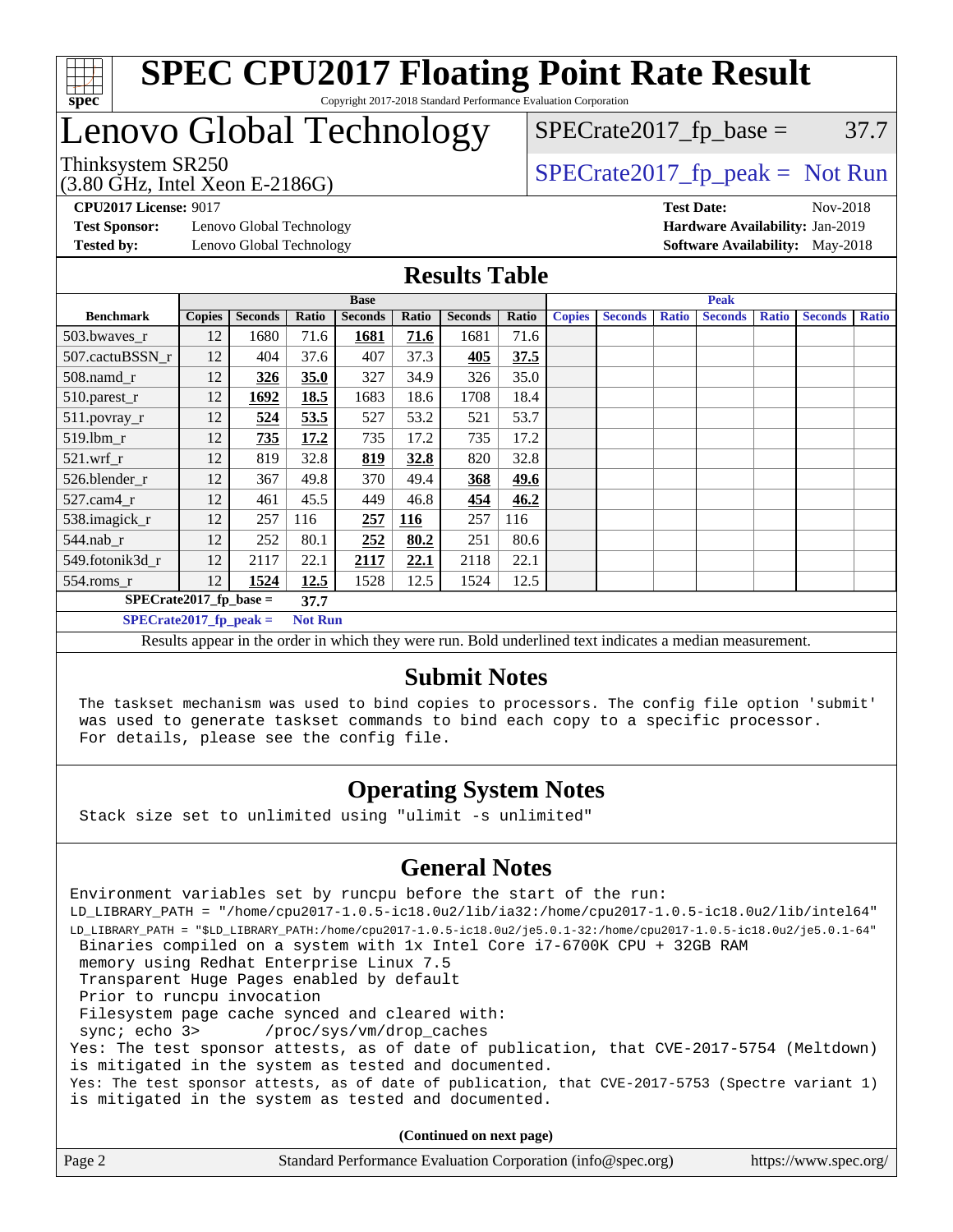

# Lenovo Global Technology

Thinksystem SR250  $SPECrate2017$  fp\_peak = Not Run

 $SPECTate2017<sub>fp</sub> base =  $37.7$$ 

(3.80 GHz, Intel Xeon E-2186G)

**[Test Sponsor:](http://www.spec.org/auto/cpu2017/Docs/result-fields.html#TestSponsor)** Lenovo Global Technology **[Hardware Availability:](http://www.spec.org/auto/cpu2017/Docs/result-fields.html#HardwareAvailability)** Jan-2019 **[Tested by:](http://www.spec.org/auto/cpu2017/Docs/result-fields.html#Testedby)** Lenovo Global Technology **[Software Availability:](http://www.spec.org/auto/cpu2017/Docs/result-fields.html#SoftwareAvailability)** May-2018

**[CPU2017 License:](http://www.spec.org/auto/cpu2017/Docs/result-fields.html#CPU2017License)** 9017 **[Test Date:](http://www.spec.org/auto/cpu2017/Docs/result-fields.html#TestDate)** Nov-2018

#### **[General Notes \(Continued\)](http://www.spec.org/auto/cpu2017/Docs/result-fields.html#GeneralNotes)**

Yes: The test sponsor attests, as of date of publication, that CVE-2017-5715 (Spectre variant 2) is mitigated in the system as tested and documented.

#### **[Platform Notes](http://www.spec.org/auto/cpu2017/Docs/result-fields.html#PlatformNotes)**

Page 3 Standard Performance Evaluation Corporation [\(info@spec.org\)](mailto:info@spec.org) <https://www.spec.org/> BIOS configuration: Choose Operating Mode set to Maximum Performance Choose Operating Mode set to Custom Mode CPU P-state Control set to Legacy Execute Disable Bit set to Disable Per Core P-state set to Disable Adjacent Cache Prefetch set to Disable Sysinfo program /home/cpu2017-1.0.5-ic18.0u2/bin/sysinfo Rev: r5974 of 2018-05-19 9bcde8f2999c33d61f64985e45859ea9 running on linux-ys4m Mon Nov 12 10:25:34 2018 SUT (System Under Test) info as seen by some common utilities. For more information on this section, see <https://www.spec.org/cpu2017/Docs/config.html#sysinfo> From /proc/cpuinfo model name : Intel(R) Xeon(R) E-2186G CPU @ 3.80GHz 1 "physical id"s (chips) 12 "processors" cores, siblings (Caution: counting these is hw and system dependent. The following excerpts from /proc/cpuinfo might not be reliable. Use with caution.) cpu cores : 6 siblings : 12 physical 0: cores 0 1 2 3 4 5 From lscpu: Architecture: x86\_64 CPU op-mode(s): 32-bit, 64-bit Byte Order: Little Endian  $CPU(s):$  12 On-line CPU(s) list: 0-11 Thread(s) per core: 2 Core(s) per socket: 6 Socket(s): 1 NUMA node(s): 1 Vendor ID: GenuineIntel CPU family: 6 Model: 158 Model name: Intel(R) Xeon(R) E-2186G CPU @ 3.80GHz Stepping: 10 CPU MHz: 4587.240 **(Continued on next page)**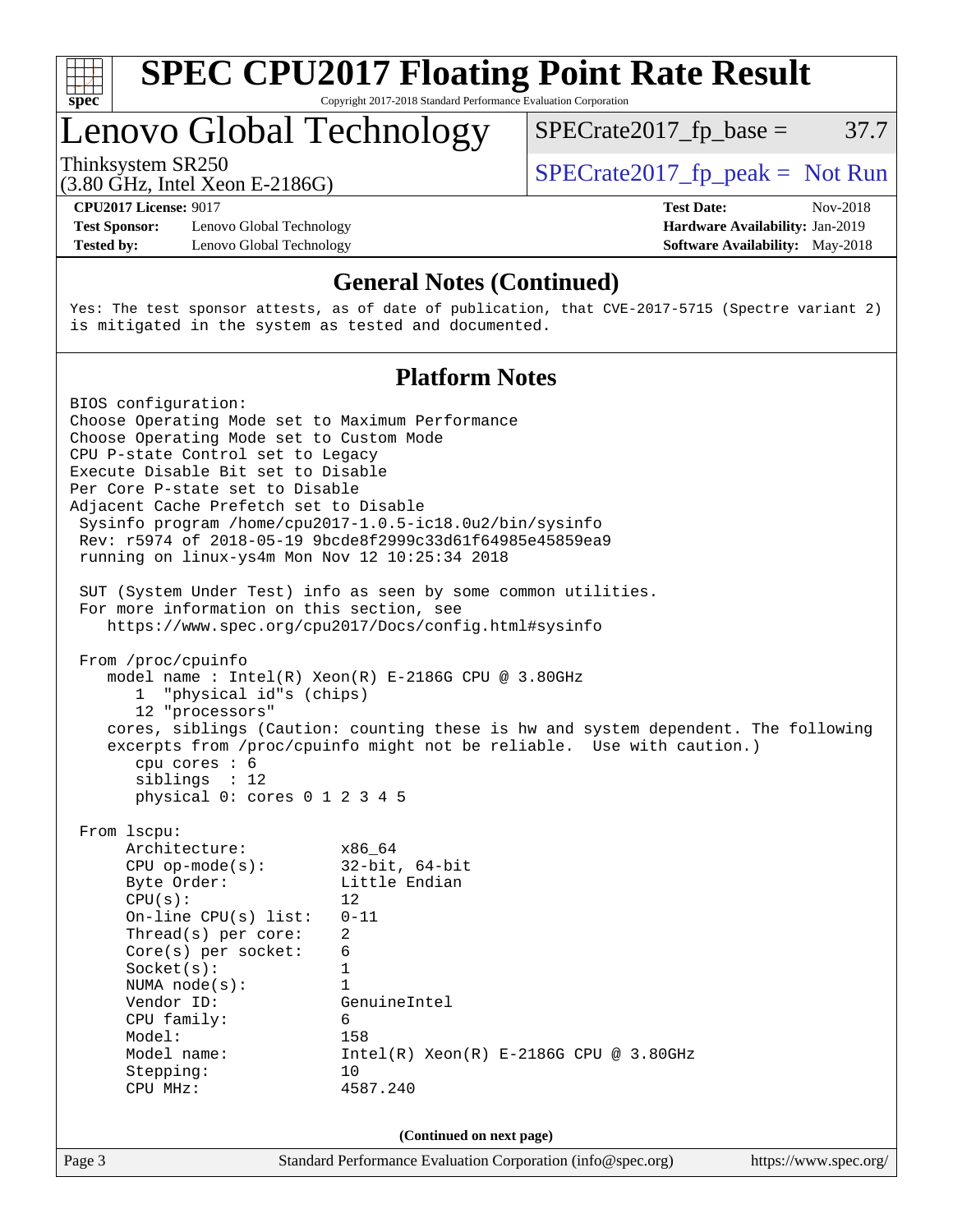

Lenovo Global Technology

 $SPECrate2017_fp\_base = 37.7$ 

(3.80 GHz, Intel Xeon E-2186G)

Thinksystem SR250<br>  $(3.80 \text{ GHz})$  Intel Yeon E-2186G)

**[Test Sponsor:](http://www.spec.org/auto/cpu2017/Docs/result-fields.html#TestSponsor)** Lenovo Global Technology **[Hardware Availability:](http://www.spec.org/auto/cpu2017/Docs/result-fields.html#HardwareAvailability)** Jan-2019 **[Tested by:](http://www.spec.org/auto/cpu2017/Docs/result-fields.html#Testedby)** Lenovo Global Technology **[Software Availability:](http://www.spec.org/auto/cpu2017/Docs/result-fields.html#SoftwareAvailability)** May-2018

**[CPU2017 License:](http://www.spec.org/auto/cpu2017/Docs/result-fields.html#CPU2017License)** 9017 **[Test Date:](http://www.spec.org/auto/cpu2017/Docs/result-fields.html#TestDate)** Nov-2018

#### **[Platform Notes \(Continued\)](http://www.spec.org/auto/cpu2017/Docs/result-fields.html#PlatformNotes)**

| $CPU$ max $MHz$ :                              | 4700.0000                                                                                                                                                                   |  |  |  |  |
|------------------------------------------------|-----------------------------------------------------------------------------------------------------------------------------------------------------------------------------|--|--|--|--|
| CPU min MHz:                                   | 800.0000                                                                                                                                                                    |  |  |  |  |
| BogoMIPS:                                      | 7583.99                                                                                                                                                                     |  |  |  |  |
| Virtualization:                                | $VT - x$                                                                                                                                                                    |  |  |  |  |
| $L1d$ cache:                                   | 32K                                                                                                                                                                         |  |  |  |  |
| Lli cache:                                     | 32K                                                                                                                                                                         |  |  |  |  |
| $L2$ cache:                                    | 256K                                                                                                                                                                        |  |  |  |  |
| L3 cache:                                      | 12288K                                                                                                                                                                      |  |  |  |  |
| NUMA node0 CPU(s):                             | $0 - 11$                                                                                                                                                                    |  |  |  |  |
| Flaqs:                                         | fpu vme de pse tsc msr pae mce cx8 apic sep mtrr pge mca cmov                                                                                                               |  |  |  |  |
|                                                | pat pse36 clflush dts acpi mmx fxsr sse sse2 ss ht tm pbe syscall nx pdpelgb rdtscp<br>lm constant_tsc art arch_perfmon pebs bts rep_good nopl xtopology nonstop_tsc        |  |  |  |  |
|                                                | aperfmperf eagerfpu pni pclmulqdq dtes64 monitor ds_cpl vmx smx est tm2 ssse3 sdbg<br>fma cx16 xtpr pdcm pcid sse4_1 sse4_2 x2apic movbe popcnt tsc_deadline_timer aes      |  |  |  |  |
|                                                | xsave avx f16c rdrand lahf_lm abm 3dnowprefetch ida arat epb invpcid_single pln pts<br>dtherm hwp hwp_notify hwp_act_window hwp_epp intel_pt rsb_ctxsw spec_ctrl stibp ssbd |  |  |  |  |
|                                                | retpoline kaiser tpr_shadow vnmi flexpriority ept vpid fsgsbase tsc_adjust bmil hle<br>avx2 smep bmi2 erms invpcid rtm mpx rdseed adx smap clflushopt xsaveopt xsavec       |  |  |  |  |
| xgetbv1                                        |                                                                                                                                                                             |  |  |  |  |
| /proc/cpuinfo cache data                       |                                                                                                                                                                             |  |  |  |  |
| cache size : $12288$ KB                        |                                                                                                                                                                             |  |  |  |  |
| physical chip.<br>available: 1 nodes (0)       | From numactl --hardware WARNING: a numactl 'node' might or might not correspond to a                                                                                        |  |  |  |  |
| node 0 cpus: 0 1 2 3 4 5 6 7 8 9 10 11         |                                                                                                                                                                             |  |  |  |  |
| node 0 size: 64380 MB<br>node 0 free: 61815 MB |                                                                                                                                                                             |  |  |  |  |
| node distances:                                |                                                                                                                                                                             |  |  |  |  |
| node 0                                         |                                                                                                                                                                             |  |  |  |  |
| 0: 10                                          |                                                                                                                                                                             |  |  |  |  |
|                                                |                                                                                                                                                                             |  |  |  |  |
| From /proc/meminfo                             |                                                                                                                                                                             |  |  |  |  |
| MemTotal:<br>65925160 kB                       |                                                                                                                                                                             |  |  |  |  |
| HugePages_Total:<br>0                          |                                                                                                                                                                             |  |  |  |  |
| Hugepagesize:<br>2048 kB                       |                                                                                                                                                                             |  |  |  |  |
| From /etc/*release* /etc/*version*             |                                                                                                                                                                             |  |  |  |  |
| SuSE-release:                                  |                                                                                                                                                                             |  |  |  |  |
| SUSE Linux Enterprise Server 12 (x86_64)       |                                                                                                                                                                             |  |  |  |  |
| $VERSION = 12$                                 |                                                                                                                                                                             |  |  |  |  |
| PATCHLEVEL = 3                                 |                                                                                                                                                                             |  |  |  |  |
|                                                | # This file is deprecated and will be removed in a future service pack or release.                                                                                          |  |  |  |  |
|                                                | # Please check /etc/os-release for details about this release.                                                                                                              |  |  |  |  |
| os-release:                                    |                                                                                                                                                                             |  |  |  |  |
| NAME="SLES"                                    |                                                                                                                                                                             |  |  |  |  |
|                                                |                                                                                                                                                                             |  |  |  |  |
| (Continued on next page)                       |                                                                                                                                                                             |  |  |  |  |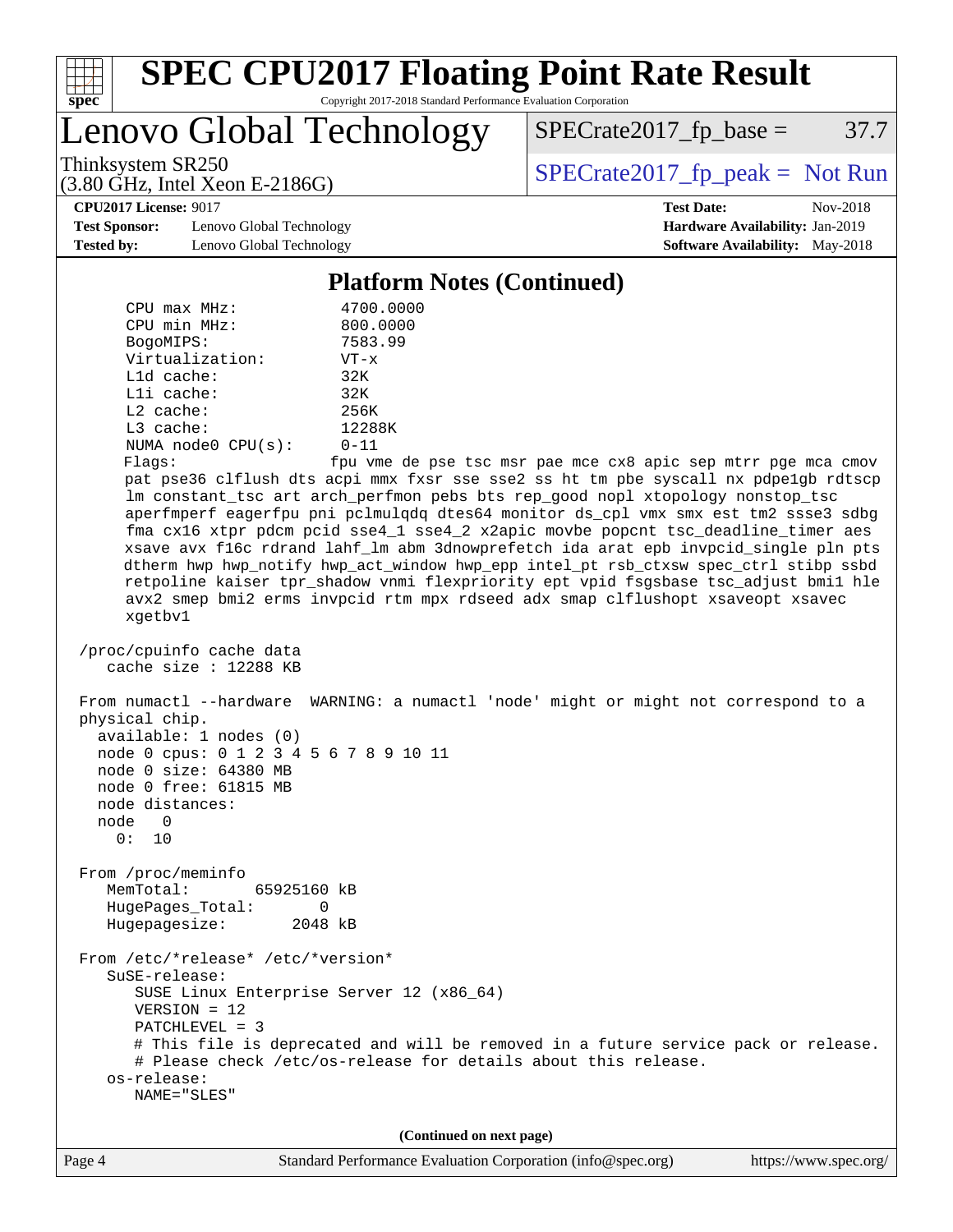

# Lenovo Global Technology

 $SPECTate2017<sub>fp</sub> base =  $37.7$$ 

(3.80 GHz, Intel Xeon E-2186G)

Thinksystem SR250  $SPECrate2017$  fp\_peak = Not Run

**[Test Sponsor:](http://www.spec.org/auto/cpu2017/Docs/result-fields.html#TestSponsor)** Lenovo Global Technology **[Hardware Availability:](http://www.spec.org/auto/cpu2017/Docs/result-fields.html#HardwareAvailability)** Jan-2019 **[Tested by:](http://www.spec.org/auto/cpu2017/Docs/result-fields.html#Testedby)** Lenovo Global Technology **[Software Availability:](http://www.spec.org/auto/cpu2017/Docs/result-fields.html#SoftwareAvailability)** May-2018

**[CPU2017 License:](http://www.spec.org/auto/cpu2017/Docs/result-fields.html#CPU2017License)** 9017 **[Test Date:](http://www.spec.org/auto/cpu2017/Docs/result-fields.html#TestDate)** Nov-2018

#### **[Platform Notes \(Continued\)](http://www.spec.org/auto/cpu2017/Docs/result-fields.html#PlatformNotes)**

 VERSION="12-SP3" VERSION\_ID="12.3" PRETTY\_NAME="SUSE Linux Enterprise Server 12 SP3" ID="sles" ANSI\_COLOR="0;32" CPE\_NAME="cpe:/o:suse:sles:12:sp3"

uname -a:

 Linux linux-ys4m 4.4.131-94.29-default #1 SMP Mon May 21 14:41:34 UTC 2018 (f49bc78) x86\_64 x86\_64 x86\_64 GNU/Linux

Kernel self-reported vulnerability status:

 CVE-2017-5754 (Meltdown): Mitigation: PTI CVE-2017-5753 (Spectre variant 1): Mitigation: \_\_user pointer sanitization CVE-2017-5715 (Spectre variant 2): Mitigation: IBRS+IBPB

run-level 3 Nov 11 23:59

 SPEC is set to: /home/cpu2017-1.0.5-ic18.0u2 Filesystem Type Size Used Avail Use% Mounted on /dev/sda2 btrfs 446G 19G 427G 5% /home

 Additional information from dmidecode follows. WARNING: Use caution when you interpret this section. The 'dmidecode' program reads system data which is "intended to allow hardware to be accurately determined", but the intent may not be met, as there are frequent changes to hardware, firmware, and the "DMTF SMBIOS" standard. BIOS Lenovo -[ISE105G-1.01]- 10/25/2018 Memory:

4x SK Hynix HMA82GU7CJR8N-VK 16 GB 2 rank 2666

(End of data from sysinfo program)

#### **[Compiler Version Notes](http://www.spec.org/auto/cpu2017/Docs/result-fields.html#CompilerVersionNotes)**

Page 5 Standard Performance Evaluation Corporation [\(info@spec.org\)](mailto:info@spec.org) <https://www.spec.org/> ============================================================================== CC 519.1bm  $r(base)$  538.imagick  $r(base)$  544.nab  $r(base)$ ----------------------------------------------------------------------------- icc (ICC) 18.0.2 20180210 Copyright (C) 1985-2018 Intel Corporation. All rights reserved. ------------------------------------------------------------------------------ ============================================================================== CXXC 508.namd\_r(base) 510.parest\_r(base) ----------------------------------------------------------------------------- icpc (ICC) 18.0.2 20180210 **(Continued on next page)**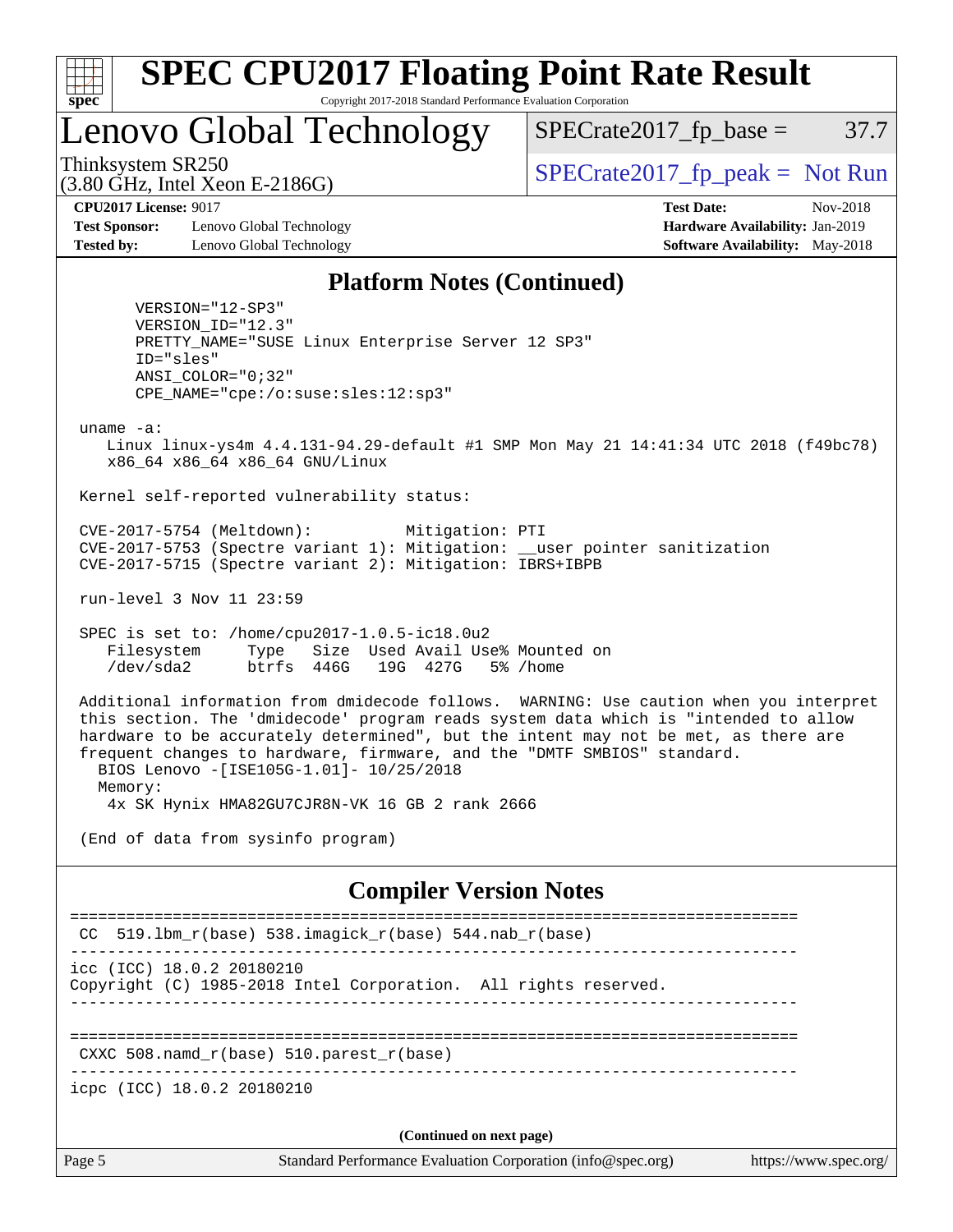| c<br>E<br>S<br>L<br>Ġ. |  |  |  |  |
|------------------------|--|--|--|--|

# **[SPEC CPU2017 Floating Point Rate Result](http://www.spec.org/auto/cpu2017/Docs/result-fields.html#SPECCPU2017FloatingPointRateResult)**

Copyright 2017-2018 Standard Performance Evaluation Corporation

Lenovo Global Technology

 $SPECTate2017_fp\_peak = Not Run$ 

 $SPECTate2017_fp\_base = 37.7$ 

(3.80 GHz, Intel Xeon E-2186G)

**[CPU2017 License:](http://www.spec.org/auto/cpu2017/Docs/result-fields.html#CPU2017License)** 9017 **[Test Date:](http://www.spec.org/auto/cpu2017/Docs/result-fields.html#TestDate)** Nov-2018 **[Test Sponsor:](http://www.spec.org/auto/cpu2017/Docs/result-fields.html#TestSponsor)** Lenovo Global Technology **[Hardware Availability:](http://www.spec.org/auto/cpu2017/Docs/result-fields.html#HardwareAvailability)** Jan-2019 **[Tested by:](http://www.spec.org/auto/cpu2017/Docs/result-fields.html#Testedby)** Lenovo Global Technology **[Software Availability:](http://www.spec.org/auto/cpu2017/Docs/result-fields.html#SoftwareAvailability)** May-2018

#### **[Compiler Version Notes \(Continued\)](http://www.spec.org/auto/cpu2017/Docs/result-fields.html#CompilerVersionNotes)**

| Copyright (C) 1985-2018 Intel Corporation. All rights reserved.                                                                                                     |  |  |  |  |  |  |
|---------------------------------------------------------------------------------------------------------------------------------------------------------------------|--|--|--|--|--|--|
|                                                                                                                                                                     |  |  |  |  |  |  |
| 511.povray_r(base) 526.blender_r(base)<br>CC.                                                                                                                       |  |  |  |  |  |  |
| icpc (ICC) 18.0.2 20180210<br>Copyright (C) 1985-2018 Intel Corporation. All rights reserved.<br>icc (ICC) 18.0.2 20180210                                          |  |  |  |  |  |  |
| Copyright (C) 1985-2018 Intel Corporation. All rights reserved.                                                                                                     |  |  |  |  |  |  |
| FC 507.cactuBSSN r(base)                                                                                                                                            |  |  |  |  |  |  |
| icpc (ICC) 18.0.2 20180210<br>Copyright (C) 1985-2018 Intel Corporation. All rights reserved.<br>icc (ICC) 18.0.2 20180210                                          |  |  |  |  |  |  |
| Copyright (C) 1985-2018 Intel Corporation. All rights reserved.<br>ifort (IFORT) 18.0.2 20180210<br>Copyright (C) 1985-2018 Intel Corporation. All rights reserved. |  |  |  |  |  |  |
|                                                                                                                                                                     |  |  |  |  |  |  |
| FC 503.bwaves_r(base) 549.fotonik3d_r(base) 554.roms_r(base)                                                                                                        |  |  |  |  |  |  |
| ifort (IFORT) 18.0.2 20180210<br>Copyright (C) 1985-2018 Intel Corporation. All rights reserved.                                                                    |  |  |  |  |  |  |
| $CC$ 521.wrf_r(base) 527.cam4_r(base)                                                                                                                               |  |  |  |  |  |  |
| ifort (IFORT) 18.0.2 20180210<br>Copyright (C) 1985-2018 Intel Corporation. All rights reserved.<br>icc (ICC) 18.0.2 20180210                                       |  |  |  |  |  |  |
| Copyright (C) 1985-2018 Intel Corporation. All rights reserved.                                                                                                     |  |  |  |  |  |  |

## **[Base Compiler Invocation](http://www.spec.org/auto/cpu2017/Docs/result-fields.html#BaseCompilerInvocation)**

[C benchmarks](http://www.spec.org/auto/cpu2017/Docs/result-fields.html#Cbenchmarks): [icc -m64 -std=c11](http://www.spec.org/cpu2017/results/res2018q4/cpu2017-20181113-09690.flags.html#user_CCbase_intel_icc_64bit_c11_33ee0cdaae7deeeab2a9725423ba97205ce30f63b9926c2519791662299b76a0318f32ddfffdc46587804de3178b4f9328c46fa7c2b0cd779d7a61945c91cd35)

[C++ benchmarks:](http://www.spec.org/auto/cpu2017/Docs/result-fields.html#CXXbenchmarks) [icpc -m64](http://www.spec.org/cpu2017/results/res2018q4/cpu2017-20181113-09690.flags.html#user_CXXbase_intel_icpc_64bit_4ecb2543ae3f1412ef961e0650ca070fec7b7afdcd6ed48761b84423119d1bf6bdf5cad15b44d48e7256388bc77273b966e5eb805aefd121eb22e9299b2ec9d9)

**(Continued on next page)**

Page 6 Standard Performance Evaluation Corporation [\(info@spec.org\)](mailto:info@spec.org) <https://www.spec.org/>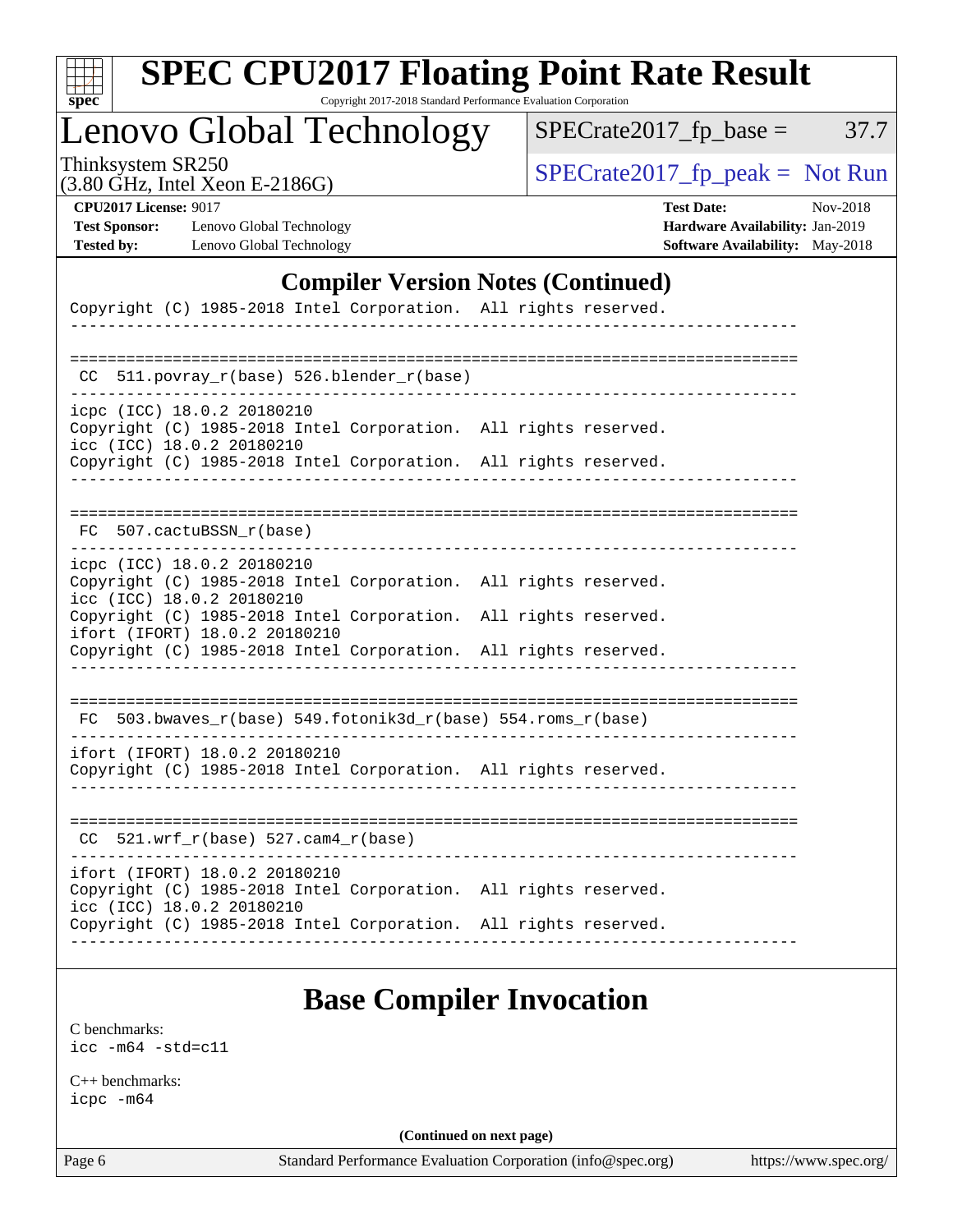

# Lenovo Global Technology

 $SPECTate2017<sub>fp</sub> base =  $37.7$$ 

(3.80 GHz, Intel Xeon E-2186G)

Thinksystem SR250  $SPECrate2017$  fp\_peak = Not Run

**[Test Sponsor:](http://www.spec.org/auto/cpu2017/Docs/result-fields.html#TestSponsor)** Lenovo Global Technology **[Hardware Availability:](http://www.spec.org/auto/cpu2017/Docs/result-fields.html#HardwareAvailability)** Jan-2019 **[Tested by:](http://www.spec.org/auto/cpu2017/Docs/result-fields.html#Testedby)** Lenovo Global Technology **[Software Availability:](http://www.spec.org/auto/cpu2017/Docs/result-fields.html#SoftwareAvailability)** May-2018

**[CPU2017 License:](http://www.spec.org/auto/cpu2017/Docs/result-fields.html#CPU2017License)** 9017 **[Test Date:](http://www.spec.org/auto/cpu2017/Docs/result-fields.html#TestDate)** Nov-2018

## **[Base Compiler Invocation \(Continued\)](http://www.spec.org/auto/cpu2017/Docs/result-fields.html#BaseCompilerInvocation)**

[Fortran benchmarks](http://www.spec.org/auto/cpu2017/Docs/result-fields.html#Fortranbenchmarks): [ifort -m64](http://www.spec.org/cpu2017/results/res2018q4/cpu2017-20181113-09690.flags.html#user_FCbase_intel_ifort_64bit_24f2bb282fbaeffd6157abe4f878425411749daecae9a33200eee2bee2fe76f3b89351d69a8130dd5949958ce389cf37ff59a95e7a40d588e8d3a57e0c3fd751)

[Benchmarks using both Fortran and C](http://www.spec.org/auto/cpu2017/Docs/result-fields.html#BenchmarksusingbothFortranandC): [ifort -m64](http://www.spec.org/cpu2017/results/res2018q4/cpu2017-20181113-09690.flags.html#user_CC_FCbase_intel_ifort_64bit_24f2bb282fbaeffd6157abe4f878425411749daecae9a33200eee2bee2fe76f3b89351d69a8130dd5949958ce389cf37ff59a95e7a40d588e8d3a57e0c3fd751) [icc -m64 -std=c11](http://www.spec.org/cpu2017/results/res2018q4/cpu2017-20181113-09690.flags.html#user_CC_FCbase_intel_icc_64bit_c11_33ee0cdaae7deeeab2a9725423ba97205ce30f63b9926c2519791662299b76a0318f32ddfffdc46587804de3178b4f9328c46fa7c2b0cd779d7a61945c91cd35)

[Benchmarks using both C and C++](http://www.spec.org/auto/cpu2017/Docs/result-fields.html#BenchmarksusingbothCandCXX): [icpc -m64](http://www.spec.org/cpu2017/results/res2018q4/cpu2017-20181113-09690.flags.html#user_CC_CXXbase_intel_icpc_64bit_4ecb2543ae3f1412ef961e0650ca070fec7b7afdcd6ed48761b84423119d1bf6bdf5cad15b44d48e7256388bc77273b966e5eb805aefd121eb22e9299b2ec9d9) [icc -m64 -std=c11](http://www.spec.org/cpu2017/results/res2018q4/cpu2017-20181113-09690.flags.html#user_CC_CXXbase_intel_icc_64bit_c11_33ee0cdaae7deeeab2a9725423ba97205ce30f63b9926c2519791662299b76a0318f32ddfffdc46587804de3178b4f9328c46fa7c2b0cd779d7a61945c91cd35)

[Benchmarks using Fortran, C, and C++:](http://www.spec.org/auto/cpu2017/Docs/result-fields.html#BenchmarksusingFortranCandCXX) [icpc -m64](http://www.spec.org/cpu2017/results/res2018q4/cpu2017-20181113-09690.flags.html#user_CC_CXX_FCbase_intel_icpc_64bit_4ecb2543ae3f1412ef961e0650ca070fec7b7afdcd6ed48761b84423119d1bf6bdf5cad15b44d48e7256388bc77273b966e5eb805aefd121eb22e9299b2ec9d9) [icc -m64 -std=c11](http://www.spec.org/cpu2017/results/res2018q4/cpu2017-20181113-09690.flags.html#user_CC_CXX_FCbase_intel_icc_64bit_c11_33ee0cdaae7deeeab2a9725423ba97205ce30f63b9926c2519791662299b76a0318f32ddfffdc46587804de3178b4f9328c46fa7c2b0cd779d7a61945c91cd35) [ifort -m64](http://www.spec.org/cpu2017/results/res2018q4/cpu2017-20181113-09690.flags.html#user_CC_CXX_FCbase_intel_ifort_64bit_24f2bb282fbaeffd6157abe4f878425411749daecae9a33200eee2bee2fe76f3b89351d69a8130dd5949958ce389cf37ff59a95e7a40d588e8d3a57e0c3fd751)

### **[Base Portability Flags](http://www.spec.org/auto/cpu2017/Docs/result-fields.html#BasePortabilityFlags)**

 503.bwaves\_r: [-DSPEC\\_LP64](http://www.spec.org/cpu2017/results/res2018q4/cpu2017-20181113-09690.flags.html#suite_basePORTABILITY503_bwaves_r_DSPEC_LP64) 507.cactuBSSN\_r: [-DSPEC\\_LP64](http://www.spec.org/cpu2017/results/res2018q4/cpu2017-20181113-09690.flags.html#suite_basePORTABILITY507_cactuBSSN_r_DSPEC_LP64) 508.namd\_r: [-DSPEC\\_LP64](http://www.spec.org/cpu2017/results/res2018q4/cpu2017-20181113-09690.flags.html#suite_basePORTABILITY508_namd_r_DSPEC_LP64) 510.parest\_r: [-DSPEC\\_LP64](http://www.spec.org/cpu2017/results/res2018q4/cpu2017-20181113-09690.flags.html#suite_basePORTABILITY510_parest_r_DSPEC_LP64) 511.povray\_r: [-DSPEC\\_LP64](http://www.spec.org/cpu2017/results/res2018q4/cpu2017-20181113-09690.flags.html#suite_basePORTABILITY511_povray_r_DSPEC_LP64) 519.lbm\_r: [-DSPEC\\_LP64](http://www.spec.org/cpu2017/results/res2018q4/cpu2017-20181113-09690.flags.html#suite_basePORTABILITY519_lbm_r_DSPEC_LP64) 521.wrf\_r: [-DSPEC\\_LP64](http://www.spec.org/cpu2017/results/res2018q4/cpu2017-20181113-09690.flags.html#suite_basePORTABILITY521_wrf_r_DSPEC_LP64) [-DSPEC\\_CASE\\_FLAG](http://www.spec.org/cpu2017/results/res2018q4/cpu2017-20181113-09690.flags.html#b521.wrf_r_baseCPORTABILITY_DSPEC_CASE_FLAG) [-convert big\\_endian](http://www.spec.org/cpu2017/results/res2018q4/cpu2017-20181113-09690.flags.html#user_baseFPORTABILITY521_wrf_r_convert_big_endian_c3194028bc08c63ac5d04de18c48ce6d347e4e562e8892b8bdbdc0214820426deb8554edfa529a3fb25a586e65a3d812c835984020483e7e73212c4d31a38223) 526.blender\_r: [-DSPEC\\_LP64](http://www.spec.org/cpu2017/results/res2018q4/cpu2017-20181113-09690.flags.html#suite_basePORTABILITY526_blender_r_DSPEC_LP64) [-DSPEC\\_LINUX](http://www.spec.org/cpu2017/results/res2018q4/cpu2017-20181113-09690.flags.html#b526.blender_r_baseCPORTABILITY_DSPEC_LINUX) [-funsigned-char](http://www.spec.org/cpu2017/results/res2018q4/cpu2017-20181113-09690.flags.html#user_baseCPORTABILITY526_blender_r_force_uchar_40c60f00ab013830e2dd6774aeded3ff59883ba5a1fc5fc14077f794d777847726e2a5858cbc7672e36e1b067e7e5c1d9a74f7176df07886a243d7cc18edfe67) 527.cam4\_r: [-DSPEC\\_LP64](http://www.spec.org/cpu2017/results/res2018q4/cpu2017-20181113-09690.flags.html#suite_basePORTABILITY527_cam4_r_DSPEC_LP64) [-DSPEC\\_CASE\\_FLAG](http://www.spec.org/cpu2017/results/res2018q4/cpu2017-20181113-09690.flags.html#b527.cam4_r_baseCPORTABILITY_DSPEC_CASE_FLAG) 538.imagick\_r: [-DSPEC\\_LP64](http://www.spec.org/cpu2017/results/res2018q4/cpu2017-20181113-09690.flags.html#suite_basePORTABILITY538_imagick_r_DSPEC_LP64) 544.nab\_r: [-DSPEC\\_LP64](http://www.spec.org/cpu2017/results/res2018q4/cpu2017-20181113-09690.flags.html#suite_basePORTABILITY544_nab_r_DSPEC_LP64) 549.fotonik3d\_r: [-DSPEC\\_LP64](http://www.spec.org/cpu2017/results/res2018q4/cpu2017-20181113-09690.flags.html#suite_basePORTABILITY549_fotonik3d_r_DSPEC_LP64) 554.roms\_r: [-DSPEC\\_LP64](http://www.spec.org/cpu2017/results/res2018q4/cpu2017-20181113-09690.flags.html#suite_basePORTABILITY554_roms_r_DSPEC_LP64)

## **[Base Optimization Flags](http://www.spec.org/auto/cpu2017/Docs/result-fields.html#BaseOptimizationFlags)**

[C benchmarks](http://www.spec.org/auto/cpu2017/Docs/result-fields.html#Cbenchmarks):

[-xCORE-AVX2](http://www.spec.org/cpu2017/results/res2018q4/cpu2017-20181113-09690.flags.html#user_CCbase_f-xCORE-AVX2) [-ipo](http://www.spec.org/cpu2017/results/res2018q4/cpu2017-20181113-09690.flags.html#user_CCbase_f-ipo) [-O3](http://www.spec.org/cpu2017/results/res2018q4/cpu2017-20181113-09690.flags.html#user_CCbase_f-O3) [-no-prec-div](http://www.spec.org/cpu2017/results/res2018q4/cpu2017-20181113-09690.flags.html#user_CCbase_f-no-prec-div) [-qopt-prefetch](http://www.spec.org/cpu2017/results/res2018q4/cpu2017-20181113-09690.flags.html#user_CCbase_f-qopt-prefetch) [-ffinite-math-only](http://www.spec.org/cpu2017/results/res2018q4/cpu2017-20181113-09690.flags.html#user_CCbase_f_finite_math_only_cb91587bd2077682c4b38af759c288ed7c732db004271a9512da14a4f8007909a5f1427ecbf1a0fb78ff2a814402c6114ac565ca162485bbcae155b5e4258871) [-qopt-mem-layout-trans=3](http://www.spec.org/cpu2017/results/res2018q4/cpu2017-20181113-09690.flags.html#user_CCbase_f-qopt-mem-layout-trans_de80db37974c74b1f0e20d883f0b675c88c3b01e9d123adea9b28688d64333345fb62bc4a798493513fdb68f60282f9a726aa07f478b2f7113531aecce732043) [C++ benchmarks:](http://www.spec.org/auto/cpu2017/Docs/result-fields.html#CXXbenchmarks) [-xCORE-AVX2](http://www.spec.org/cpu2017/results/res2018q4/cpu2017-20181113-09690.flags.html#user_CXXbase_f-xCORE-AVX2) [-ipo](http://www.spec.org/cpu2017/results/res2018q4/cpu2017-20181113-09690.flags.html#user_CXXbase_f-ipo) [-O3](http://www.spec.org/cpu2017/results/res2018q4/cpu2017-20181113-09690.flags.html#user_CXXbase_f-O3) [-no-prec-div](http://www.spec.org/cpu2017/results/res2018q4/cpu2017-20181113-09690.flags.html#user_CXXbase_f-no-prec-div) [-qopt-prefetch](http://www.spec.org/cpu2017/results/res2018q4/cpu2017-20181113-09690.flags.html#user_CXXbase_f-qopt-prefetch) [-ffinite-math-only](http://www.spec.org/cpu2017/results/res2018q4/cpu2017-20181113-09690.flags.html#user_CXXbase_f_finite_math_only_cb91587bd2077682c4b38af759c288ed7c732db004271a9512da14a4f8007909a5f1427ecbf1a0fb78ff2a814402c6114ac565ca162485bbcae155b5e4258871) [-qopt-mem-layout-trans=3](http://www.spec.org/cpu2017/results/res2018q4/cpu2017-20181113-09690.flags.html#user_CXXbase_f-qopt-mem-layout-trans_de80db37974c74b1f0e20d883f0b675c88c3b01e9d123adea9b28688d64333345fb62bc4a798493513fdb68f60282f9a726aa07f478b2f7113531aecce732043) [Fortran benchmarks](http://www.spec.org/auto/cpu2017/Docs/result-fields.html#Fortranbenchmarks): [-xCORE-AVX2](http://www.spec.org/cpu2017/results/res2018q4/cpu2017-20181113-09690.flags.html#user_FCbase_f-xCORE-AVX2) [-ipo](http://www.spec.org/cpu2017/results/res2018q4/cpu2017-20181113-09690.flags.html#user_FCbase_f-ipo) [-O3](http://www.spec.org/cpu2017/results/res2018q4/cpu2017-20181113-09690.flags.html#user_FCbase_f-O3) [-no-prec-div](http://www.spec.org/cpu2017/results/res2018q4/cpu2017-20181113-09690.flags.html#user_FCbase_f-no-prec-div) [-qopt-prefetch](http://www.spec.org/cpu2017/results/res2018q4/cpu2017-20181113-09690.flags.html#user_FCbase_f-qopt-prefetch) [-ffinite-math-only](http://www.spec.org/cpu2017/results/res2018q4/cpu2017-20181113-09690.flags.html#user_FCbase_f_finite_math_only_cb91587bd2077682c4b38af759c288ed7c732db004271a9512da14a4f8007909a5f1427ecbf1a0fb78ff2a814402c6114ac565ca162485bbcae155b5e4258871)

**(Continued on next page)**

| Page 7 | Standard Performance Evaluation Corporation (info@spec.org) | https://www.spec.org/ |
|--------|-------------------------------------------------------------|-----------------------|
|        |                                                             |                       |